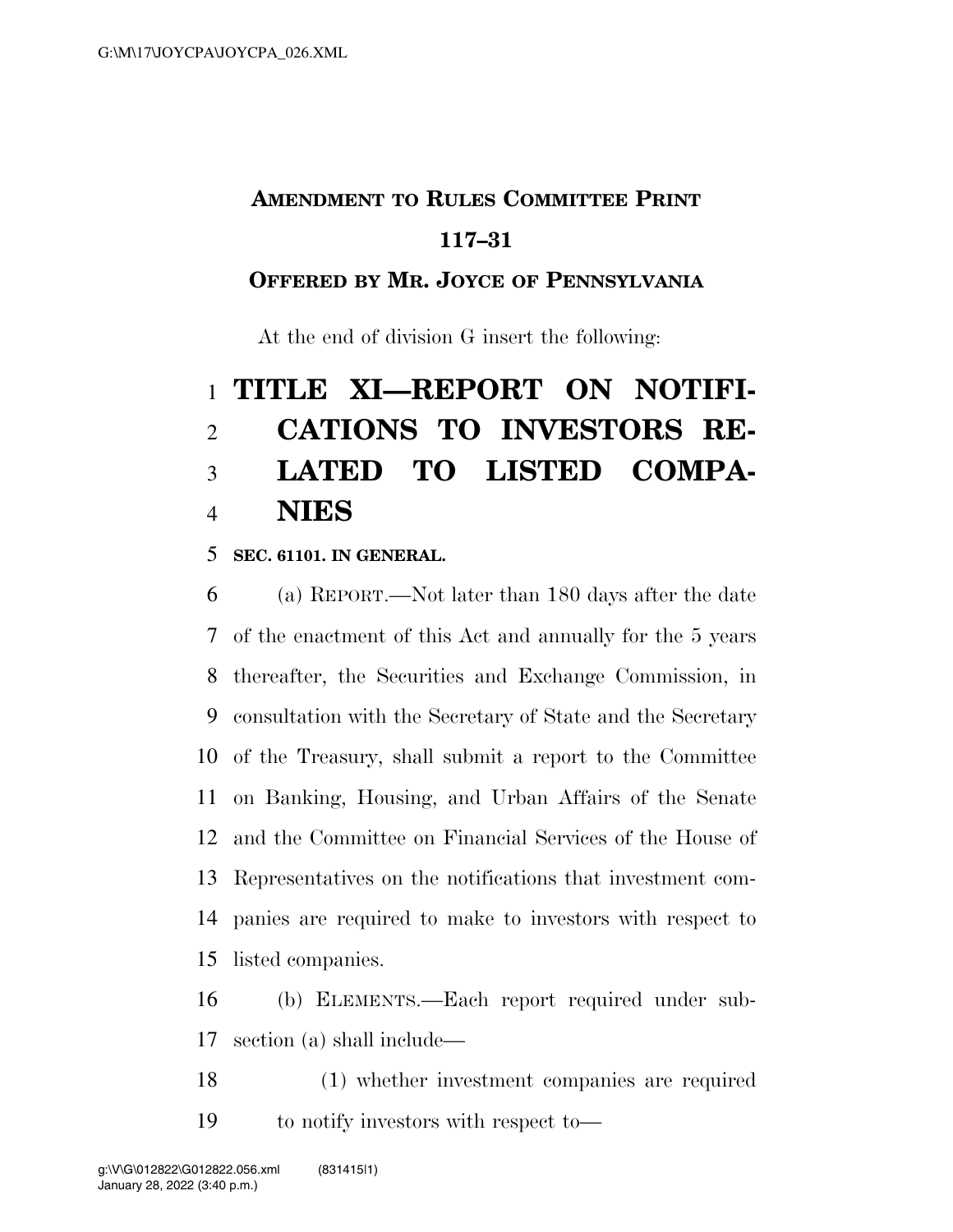| $\mathbf{1}$   | (A) the name, geographic location, and de-             |
|----------------|--------------------------------------------------------|
| $\overline{2}$ | scription of each listed company included in a         |
| 3              | financial product of the investment company;           |
| $\overline{4}$ | (B) the governance and political factors re-           |
| 5              | lating to where each such listed company is in-        |
| 6              | corporated; and                                        |
| 7              | (C) national security risk factors posed by            |
| 8              | any company included in a financial product of         |
| 9              | the investment company, including a listed com-        |
| 10             | pany;                                                  |
| 11             | $(2)$ if any of the notifications described in sub-    |
| 12             | paragraphs $(A)$ through $(C)$ of paragraph $(1)$ are  |
| 13             | not required, an explanation for such lack of require- |
| 14             | ment; and                                              |
| 15             | (3) an assessment of the authority of the Secu-        |
| 16             | rities and Exchange Commission to issue regulations    |
| 17             | requiring investment companies to notify investors     |
| 18             | with respect to the notifications described in sub-    |
| 19             | paragraphs $(A)$ through $(C)$ of paragraph $(1)$ and  |
| 20             | such other notifications as the Commission deter-      |
| 21             | mines is necessary or appropriate in the public inter- |
| 22             | est or for the protection of investors.                |
| 23             | (c) LISTED COMPANY DEFINED.—In this section, the       |
| 24             | term "listed company" means a company included on a    |